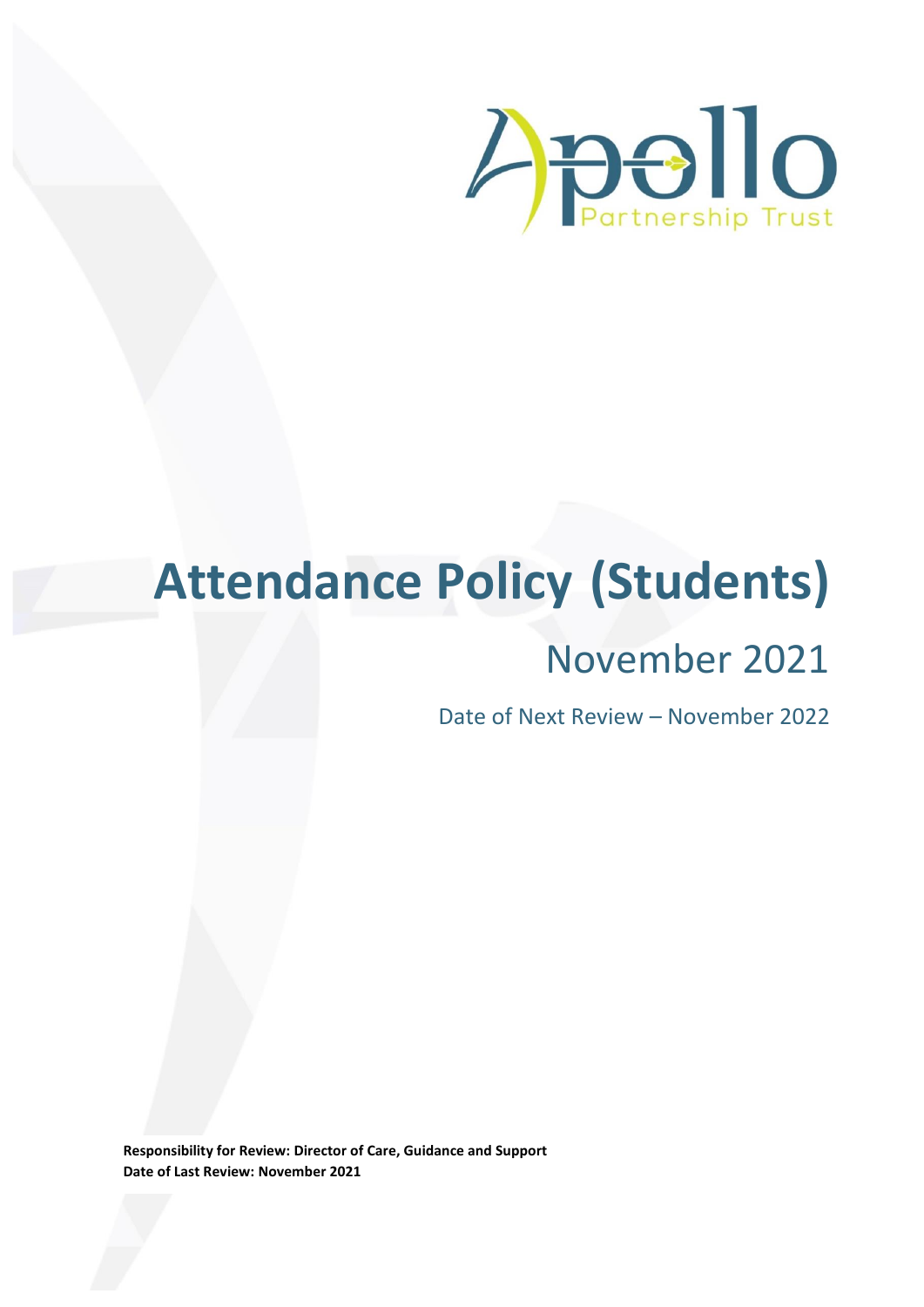# **1.0 Policy statement**

Apollo Partnership Trust is committed to ensuring that students and parents / carers understand the absolute importance of full attendance at school. Absence has a detrimental effect on a student's academic progress at all phases. Poor attendance or sporadic absences may also be an indicator of underlying issues that need resolving either inside or outside of school. Absence from school may mean that a young person is more vulnerable to safeguarding risks, such as sexual and criminal exploitation, including county lines activity. As such, all our schools invest time in working with families to make student attendance a top priority. As a Trust, we take our duty to safeguard children seriously. Securing high levels of attendance for all students is at the heart of our work. We work tirelessly to create a culture in our schools where students want to attend and we see high levels of attendance as a benchmark of our schools.

This policy is underpinned by the following legislation and guidance:

- The Education Act 2002
- Keeping Children Safe in Education (2021)
- Working Together to Safeguard Children (2018)
- Attendance guidance DfE (2021)
- The Education (Pupil Registration) (England) Regulations 2006 and latest amendment 2016

This policy relates to many other Trust policies and, in particular, the following:

- Anti-Bullying
- Child Protection and Safeguarding
- **Behaviour**

# **2.0 Scope and purpose**

- To create an environment in which students are enabled to become successful learners, responsible citizens and confident individuals.
- To form an active partnership with parents / carers to support the learning of their children.
- To ensure regular contact with students in order to safeguard their well-being.
- To provide every opportunity for our students to secure outstanding outcomes and be the best they can be.

Wherever Head of School is stated, this is to include the role of Headteacher, if applicable.

# **3.0 Roles and responsibilities**

#### **3.1 Our schools will:**

- accept that outstanding attendance is everyone's responsibility
- formally recognise good attendance and punctuality (above 95%)
- challenge attendance that is less than 95% and set targets for students to improve
- intervene when poor attendance / punctuality becomes a problem and before it becomes a habit
- if contact regarding non-attendance has not been received, follow up on the first day of absence with a phone call and / or home visit
- deal sympathetically with any problem a student may have which is causing attendance / punctuality to decline and always stay in regular contact with parents / carers
- act swiftly to reduce absence, in particular persistent absence, with a specific focus on immediate support for vulnerable learners
- work actively with children and families in Nursery and Reception classes to emphasise the benefits of high attendance; to instil and reinforce good habits of attendance from the start of their educational journey
- ensure every child of statutory school age has access to full time education
- communicate a clear and transparent process around the management of attendance to parents and carers following the listed process:

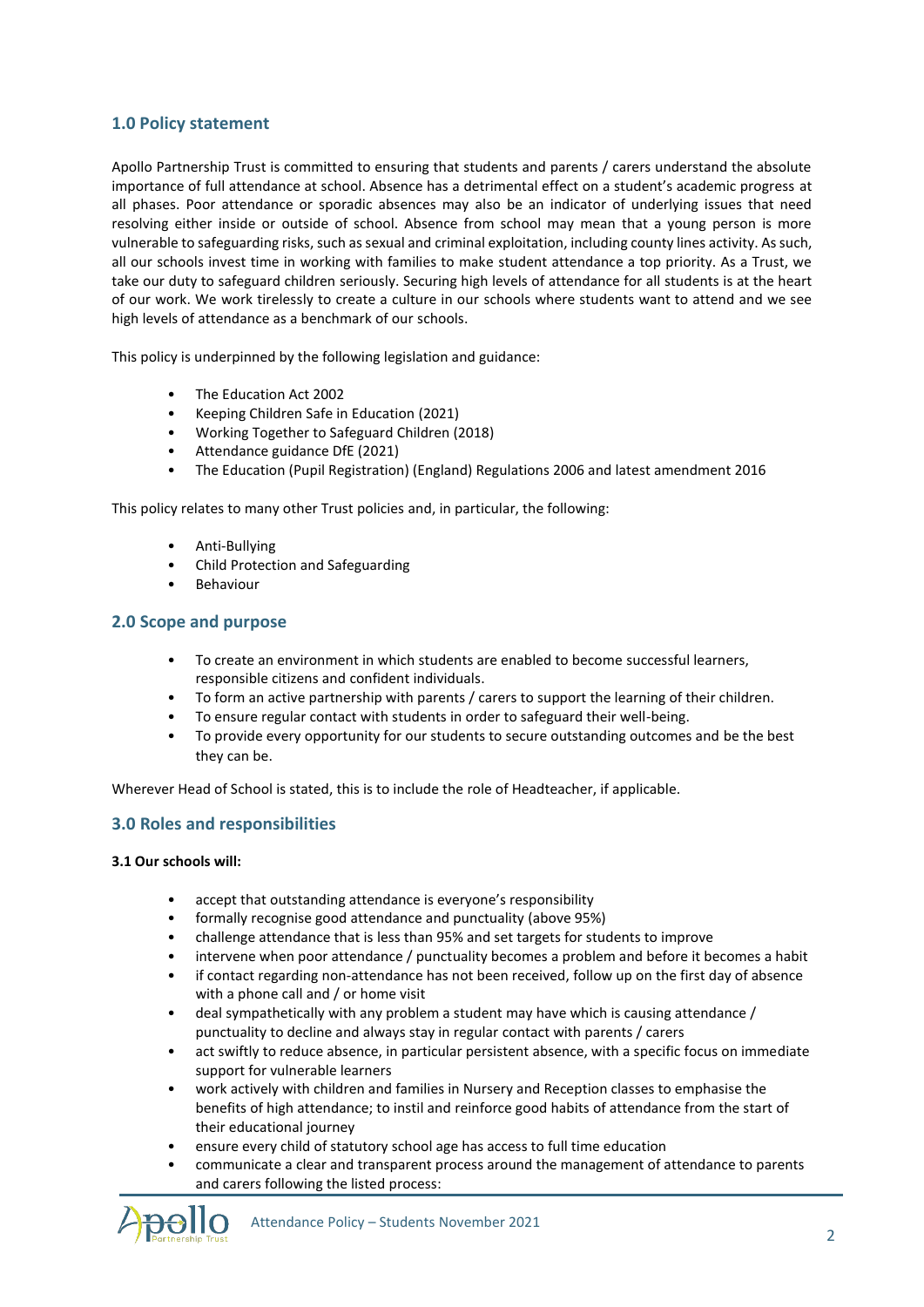- o prevention and reward / recognition;
- o support and challenge with punitive measures where necessary;
- o legal action and / or external agencies when other measures have no impact
- not grant extended leave during term time and will automatically refer to the local authority to fine.
- ensure that any special leave of absence, during term time, will be at the digression of the Head of School after the receipt of an 'Application for Leave in Exceptional Circumstances' form
- involve other external agencies if we believe there could be wider safeguarding issues surrounding the child

#### **3.2 Parents / carers will:**

- ensure their child attends school daily, be punctual and inform the school immediately if their child is absent
- inform the school in advance of any hospital appointment unavoidably scheduled during school
- inform the school of any problems which might affect their child's attendance
- cooperate with the school if their child's attendance / punctuality is unsatisfactory
- make requests for special leave of absence for their child during term time by completing in advance an 'Application for Leave in Exceptional Circumstances' form

#### **3.3 Students will:**

- always attend the school unless prevented by a specified illness or unavoidable circumstances
- always arrive at school and lessons on time

# **4.0 Targets, attendance and punctuality**

Targets for overall attendance and punctuality are set on a yearly basis and can be found in the Schools' Improvement Plans. The target for all students is to achieve 100% attendance and 100% punctuality. The minimum expectation for all students is attendance over the academic year of 96%.

# **5.0 The impact of poor attendance on academic progress**

If a child misses school on a regular basis, they are damaging their future life choices. Nationally, it has been proven that children with poor attendance in primary school miss out on making the expected progress in vital literacy and numeracy skills, and find it difficult to catch up. In secondary school, 19 days' absence correlates, on average, to a level at GCSE in all subjects.

# **6.0 Procedures**

**6.1** All our schools have in place a coherent system of rigorously monitoring student attendance. Attendance Officers, Class teachers, form tutors, Heads of Year, Pastoral Mentors, middle leaders, senior leaders, and the Education Welfare Officer all play key roles in this system and Arbor is used to manage this information.

**6.2** If a telephone call from parents / carers is not forthcoming, then the absence will be treated as unauthorised. If no contact has been made by the parents / carers by day 3 (at the very latest) of the absence, the Pastoral mentor, the Education Welfare Officer or a member of staff will visit the home of the student. This will be an opportunity to explain the possible consequences of a fine if attendance does not improve. If there is a history of poor attendance, the visit may be earlier.

**6.3** Social Services will be contacted by a Designated Safeguarding Lead on the first day of an unexplained absence for any child with a Child Protection Plan.

**6.4** If a student is absent for three consecutive days (and contact has been made from home), contact will be made with home to gauge when the student will be returning to the academy and to arrange for missed work to be sent home, if appropriate.

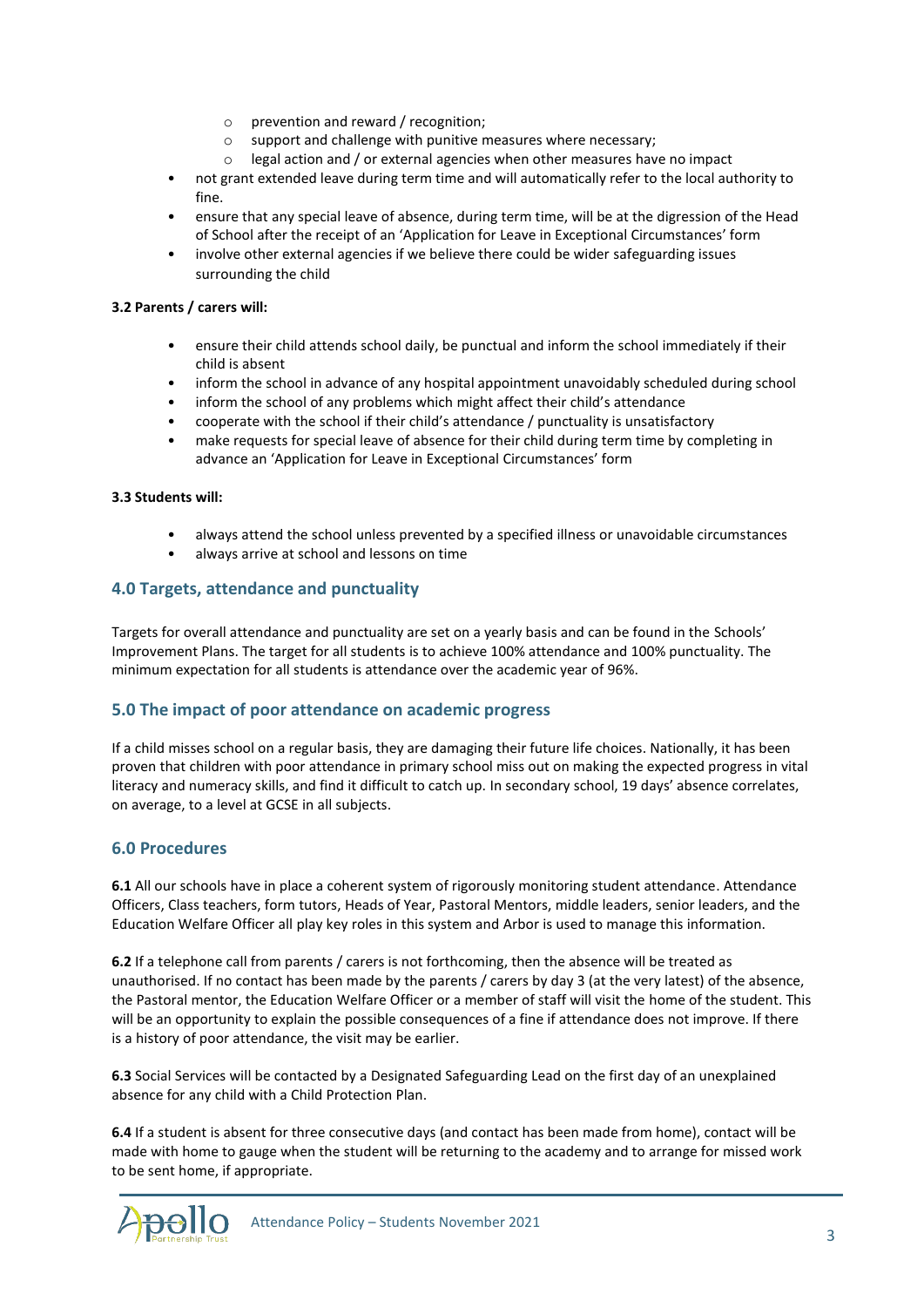# **7.0 Medical and dental appointments**

These should be made, as much as possible, outside school hours. Any urgent medical and dental appointments must be authorised by completing the 'Request for Leave of Absence' form which is available from the school.

# **8.0 Leave of absence during term time**

Leave of absence during term time is not permitted. Any extended absence from the school will be counted as unauthorised and can lead to a fixed penalty notice from the Local Authority.

#### **9.0 Students who are late**

**9.1** Late to school is defined as students not being in registration when the register is taken. If a student arrives after 9.30am then an unauthorised absence code of 'U' will be applied to the register. We ask that all students are in the school building no later than 10 minutes before the official start time so that they can get prepared and organised for the learning that day.

**9.2** An Attendance Officer will send a text message to parents / carers informing them when their child is late. In our secondary schools, lateness results in a same-day correction in line with the behaviour policy.

#### **10.0 Persistent Absence (PA)**

**10.1** Any student who has an overall attendance of **below 90%** is considered to be in the persistent absence category.

**10.2** Any student who is PA will be monitored and put on an action plan, if required. The Education Welfare Officer will meet with students, and their families whose attendance cause concern. Where necessary, home visits are made. In situations of persistent truanting, a parent / carer may be fined.

# **11.0 Religious leave of absence**

For a day set aside exclusively for religious observance, students will be granted one day for each occasion of religious observance with a maximum of 3 days over one academic year. These absences, if granted, will be recorded as authorised using the 'R' code on Arbor. These are the codes as stipulated by the Department for Education and whilst absence is authorised, it does count against the child's attendance. This is the national policy.

#### **12.0 Registers**

**12.1** The Register is a legal document which must be completed fully and on time at AM registration and at the start of Lesson 4, and then for every lesson throughout the day. Registration at the primary academies will be completed at the start of the day and after lunchtime. Should a student not be in registration, they should be marked absent; however, if form tutors are aware of any appointments elsewhere, in or out of school, these should be recorded using the relevant code. All schools follow the Department for Education guidance on the use of attendance codes and do not deviate from this.

**12.2** Staff must take a register in every lesson. If a member of staff suspects that a student is missing from the lesson, then they should notify an Attendance Officer immediately.

# **13.0 Strategies for promoting high attendance**

**13.1** Outstanding achievement can only be achieved if it is recognised to be everyone's shared responsibility.

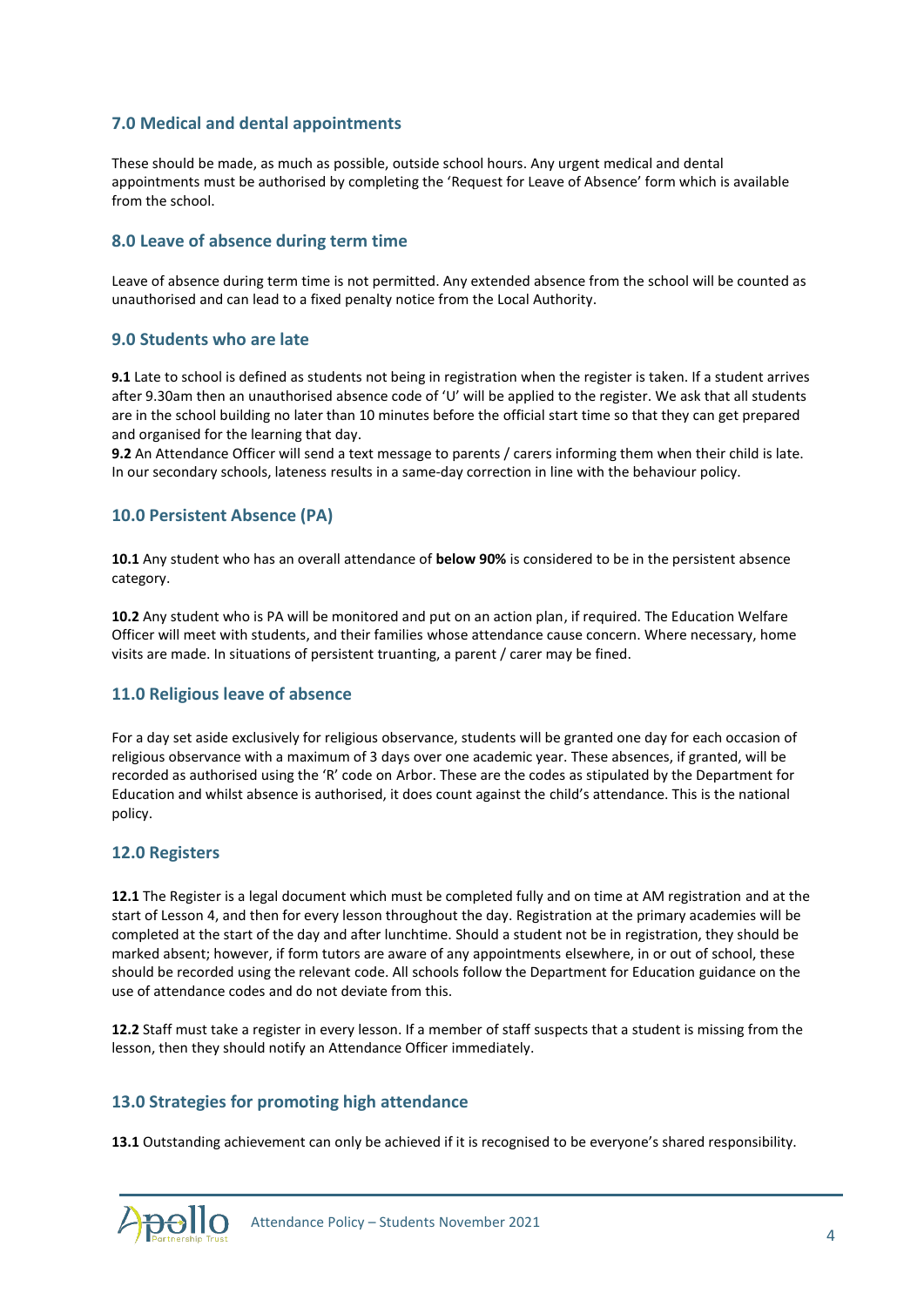#### **13.2 Trustees will:**

- review the Attendance Policy annually
- scrutinise attendance key performance indicators at their Board meeting 4 times a year (including elective home education, managed moves in and out, fixed term exclusion and the use of alternative provision)
- hold the Local Governing Boards to account for explaining patterns of attendance within and between schools
- hold the Local Governing Boards to account for compliance with the Attendance Policy

#### **13.3 The Local Governing Boards will:**

- scrutinise the use of attendance codes in academies
- oversee decisions regarding elective home education and permanent exclusion

#### **13.4 The school leadership team will:**

- form positive relationships with students and parents / carers
- ensure that there is a whole academy approach which reinforces good school attendance, monitor the implementation of the Attendance Policy and ensure that the policy is reviewed annually
- ensure that the Registration Regulations, England, 2006, and other attendance related legislation is complied with
- ensure that there is a named member of the school leadership team to lead on attendance and allocate sufficient time and resources
- return school attendance data as required and on time
- ensure that systems to report, record and monitor the attendance of all students, including those who are educated off-site, are implemented (see Appendix A for the action flowchart)
- ensure that attendance data is collected and analysed frequently to identify causes and patterns of absence and is then interpreted to devise solutions and to evaluate the effectiveness of interventions
- develop a multi-agency response to improve attendance and support students and their families

# **13.5 Class teachers will:**

- actively promote the importance and value of good attendance to students and their parents / carers
- form positive relationships with students and parents / carers
- comply with the Registration Regulations, England, 2006, and other attendance related legislation
- contribute to the evaluation of school strategies and interventions
- work with other agencies to improve attendance and support students and their families

# **14.0 Attendance monitoring**

**14.1** The attendance officer monitors child absence on a daily basis.

**14.2** If a student's absence goes below 90%, the student will be formally monitored with parental involvement.

**14.3** The persistent absence threshold is 10%. If a student's individual overall attendance rate is greater than or equal to 10%, the child will be classified as a persistent absentee.

**14.4** The Trust, Local Governing Boards and schools will monitor persistent absence and 'low attendance', (this is defined as overall absence being greater than or equal to 5%).